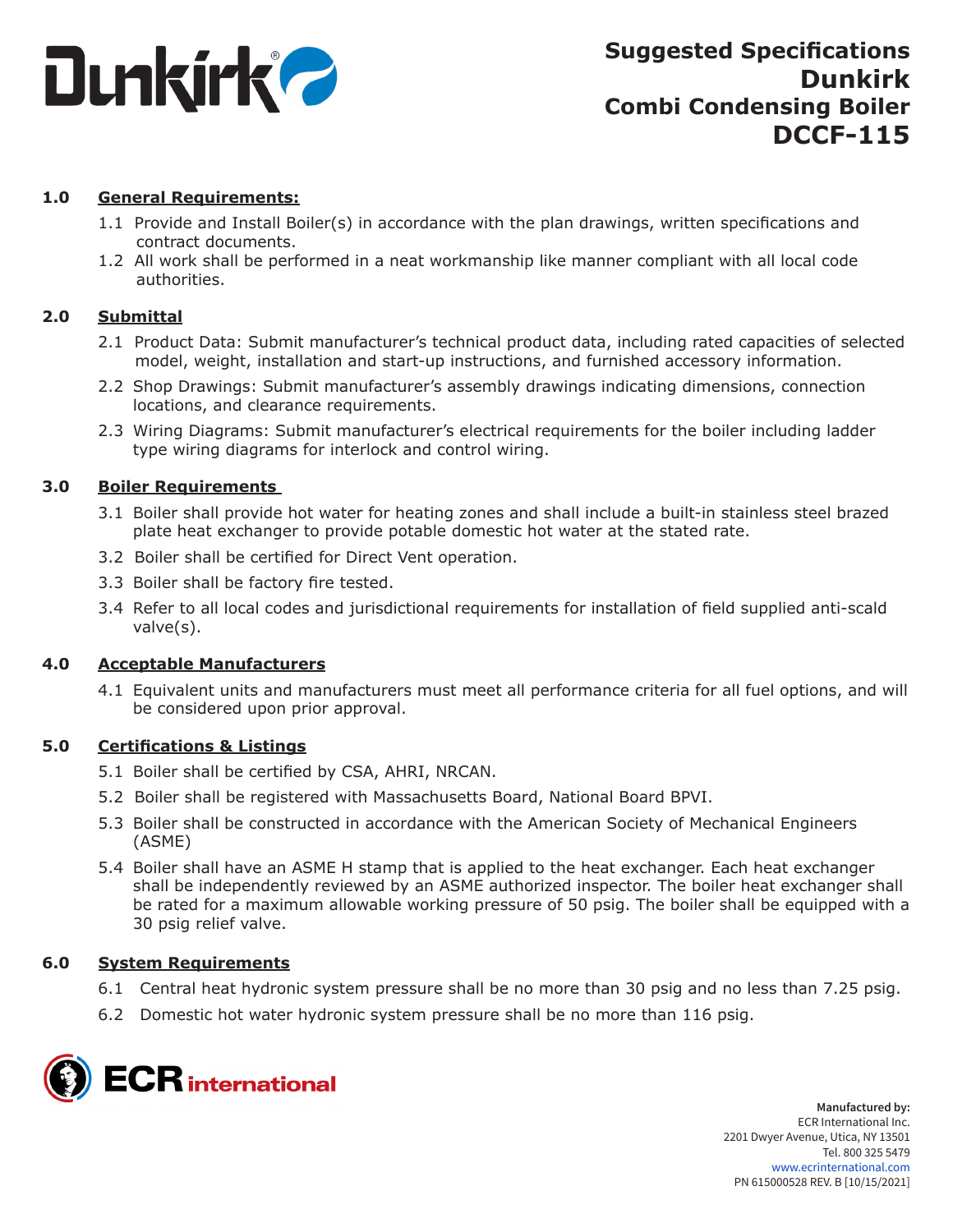

# **7.0 Construction**

- 7.1 Boiler heat exchanger shall be constructed of Iron-Chromium stainless steel parallel tube, encased in a Noryl Resin housing.
- 7.2 Burner Components
	- 7.2.1 Gas valve shall be a modulating valve capable of firing from:
		- 115,500 BTU input down to 16,600 BTU input in Combi mode (7:1 turn down)
		- 93,500 BTU input down to 16,600 BTU input in Heat mode (5.6:1 turn down)
	- 7.2.2 Induced draft blower shall be variable speed and controlled by a PCB.
	- 7.2.3 Burners shall be constructed of Iron-Chromium stainless steel.
	- 7.2.4 Ignition system shall be direct spark with separate flame sensing rod.
	- 7.2.5 Boiler shall include an internal stainless steel brazed plate heat exchanger for potable hot water and an automatic 3 way diverting valve to allow Domestic Hot Water Priority operation.
	- 7.2.6 Boiler shall include: an internal factory installed and wired Boiler Loop Pump, and factory supplied primary secondary manifold.

# **8.0 Control System**

- 8.1 Control system shall be PCB integral controller with LCD digital display that also includes graphic interface.
- 8.2 Control shall be self commissioning, automatically recognizing fuel type (Natural or LP gas).
- 8.3 Control shall continuously monitor flame signal and automatically adjust the gas valve during normal operation for optimum combustion and maximum efficiency.
- 8.4 Control will sense supply water temperature and adjust firing rate of the boiler to deliver amount of heat needed.
- 8.5 Control will sense and display supply water temperature and indicate by icon when boiler is in central heating or domestic water mode.
- 8.6 Control will have Brazed Plate Pre-Heat function. Pre-Heat mode will maintain temperature of brazed plate heat exchanger to speed DHW delivery.
- 8.7 Control can accept wired Outdoor Air sensor and have field adjustable reset curves.
- 8.8 Control displays error codes and diagnostic information.
- 8.9 Control can accept 0-10V input to manage heating set-point or heating power level.

# **9.0 Combustion Air And Flue Vent Exhaust**

- 9.1 The boiler shall be Direct Vent only, with materials compatible with those standards, and installed as per the manufacturer's written instruction, plan drawings and all applicable code authorities.
- 9.2 The flue gas exhaust shall connect directly to the boiler at the location labeled.